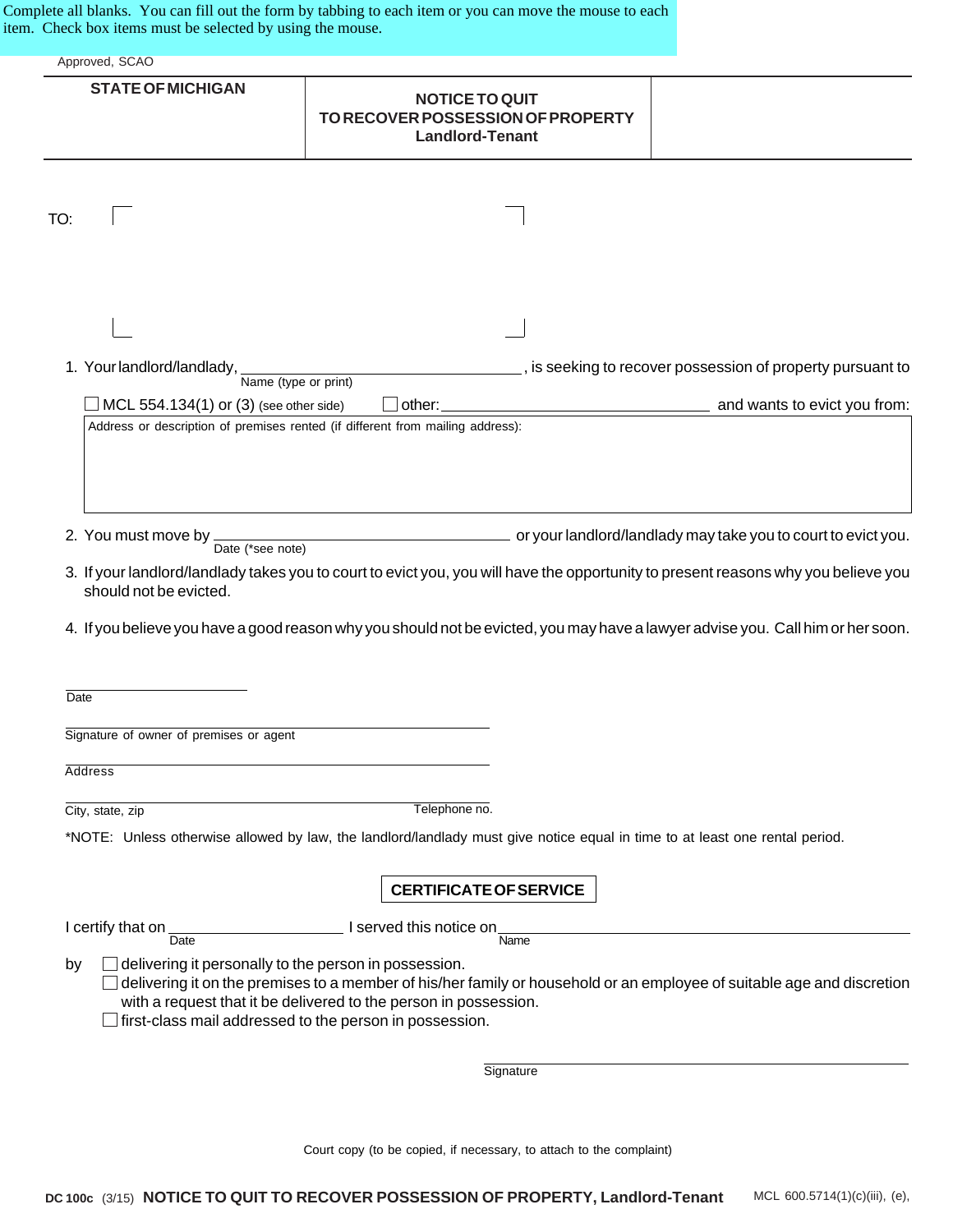| <b>STATE OF MICHIGAN</b>                                                                  | <b>NOTICE TO QUIT</b><br>TO RECOVER POSSESSION OF PROPERTY<br><b>Landlord-Tenant</b>                                               |                                                                                            |
|-------------------------------------------------------------------------------------------|------------------------------------------------------------------------------------------------------------------------------------|--------------------------------------------------------------------------------------------|
| TO:                                                                                       |                                                                                                                                    |                                                                                            |
|                                                                                           |                                                                                                                                    |                                                                                            |
| 1. Your landlord/landlady, Name (type or print)<br>MCL 554.134(1) or (3) (see other side) | other:                                                                                                                             | s is seeking to recover possession of property pursuant to<br>and wants to evict you from: |
| 2. You must move by $\frac{1}{\text{Date}}$ (*see note)                                   | or your landlord/landlady may take you to court to evict you.                                                                      |                                                                                            |
| should not be evicted.                                                                    | 3. If your landlord/landlady takes you to court to evict you, you will have the opportunity to present reasons why you believe you |                                                                                            |
|                                                                                           | 4. If you believe you have a good reason why you should not be evicted, you may have a lawyer advise you. Call him or her soon.    |                                                                                            |
| <b>Date</b>                                                                               |                                                                                                                                    |                                                                                            |
| Signature of owner of premises or agent                                                   |                                                                                                                                    |                                                                                            |
| Address                                                                                   |                                                                                                                                    |                                                                                            |
| City, state, zip                                                                          | Telephone no.                                                                                                                      |                                                                                            |
|                                                                                           | *NOTE: Unless otherwise allowed by law, the landlord/landlady must give notice equal in time to at least one rental period.        |                                                                                            |
|                                                                                           | <b>HOW TO GET LEGAL HELP</b>                                                                                                       |                                                                                            |
| 1. Call your own lawyer.                                                                  |                                                                                                                                    |                                                                                            |

- 2. If you do not have an attorney but have money to retain one, you may locate an attorney through the State Bar of Michigan Lawyer Referral Service at 1-800-968-0738 or through a local lawyer referral service. Lawyer referral services should be listed in the yellow pages of your telephone directory or you can find a local lawyer referral service at www.michbar.org.
- 3. If you do not have an attorney and cannot pay for legal help, you may qualify for assistance through a local legal aid office. Legal aid offices should be listed in the yellow pages of your telephone directory or you can find a local legal aid office at www.michiganlegalhelp.org. If you do not have Internet access at home, you can access the Internet at your local library.